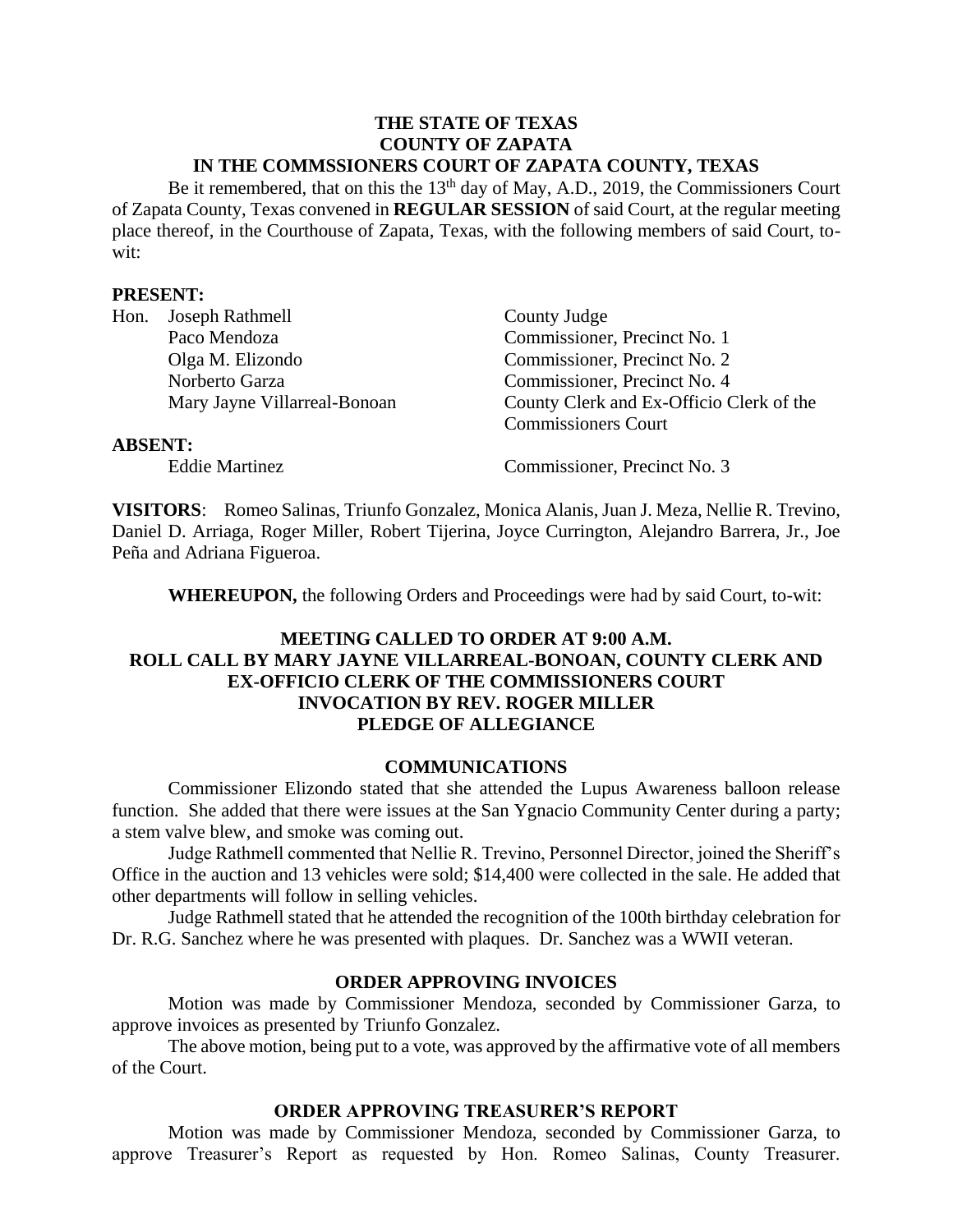Commissioner Elizondo questioned the amount paid for electricity at the Oswaldo and Juanita G. Ramirez Exhibit Building

The above motion, being put to a vote, was approved by the affirmative vote of all members of the Court.

## **ORDER APPROVING CHECKS ISSUED**

Motion was made by Commissioner Mendoza, seconded by Commissioner Garza, to approve checks issued in the amount of \$1,125,129.51, as requested by Hon. Romeo Salinas, County Treasurer.

The above motion, being put to a vote, was approved by the affirmative vote of all members of the Court.

#### **TAX / ASSESSOR COLLECTOR'S REPORT**

Tax Assessor/Collector's office reported Hotel-Motel tax collections in the amount of \$9,677.72 for year-to-date collections in an amount of \$71,642.12 and tax collections at a year-todate rate of 86.07%.

## **BOYS AND GIRLS CLUB REPORT**

(No one was present to make the report.)

## **PRESENTATION BY DAVID QUINN REGARDING POWER POOL'S REVISED FORWARD BUDGET REPORT PROJECTIONS**

A presentation was made by Mr. David Quinn regarding Public Power Pool's revised Forward Budget Report projections and anticipated reductions in the county's electricity expenditures under the new 2020-2022 contract. Mr. Quinn reported that Zapata County saved approximately \$643,556. On average members save about 3.2 million per year. There are currently 99 members. (Presentation attached for the record.)

## **ORDER APPROVING DOUBLE YELLOW CENTER LINE STRIPING ON LAS PALMAS ROAD**

Motion was made by Commissioner Mendoza, seconded by Commissioner Elizondo, to approve double yellow center line striping on Las Palmas Road and to hire striping crews when they are working in that area, for the approximate cost of \$5,000 for a 2 mile stretch, pending availability of funds, as requested by Hon. Joe Rathmell, County Judge.

The above motion, being put to a vote, was approved by the affirmative vote of all members of the Court.

## **ORDER APPROVING PAYMENT OF INVOICE PAYABLE TO DEEP SOUTH HAULERS, LLC**

Motion was made by Commissioner Mendoza, seconded by Commissioner Elizondo, to approve invoice for Deep South Haulers, LLC for \$730 as requested by Hon. Joe Rathmell, County Judge.

The above motion, being put to a vote, was approved by the affirmative vote of all members of the Court.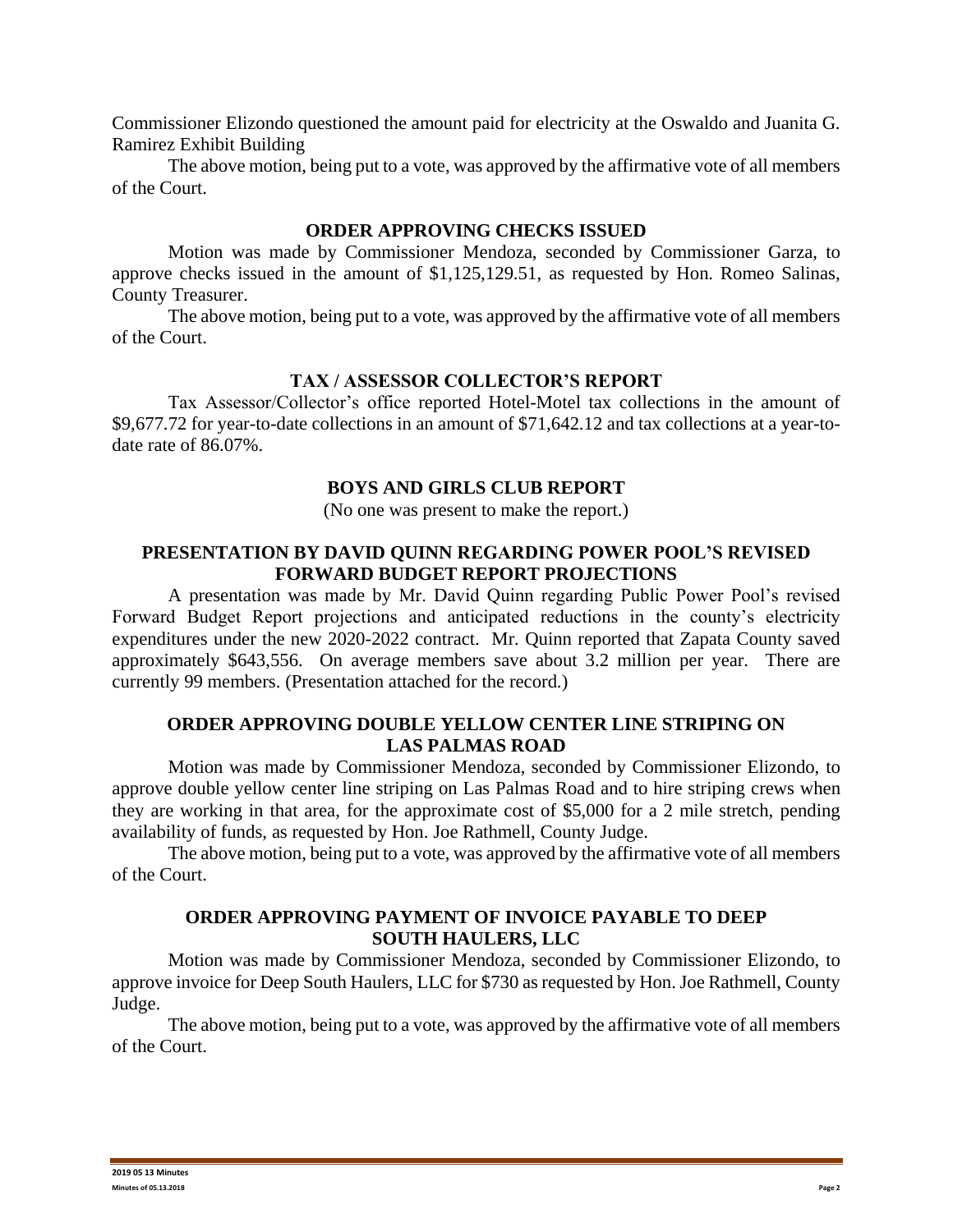## **ORDER APPROVING PURCHASE OF TWO DESKTOPS FOR JUSTICE OF THE PEACE PRECINCT 1**

Motion was made by Commissioner Mendoza, seconded by Commissioner Garza, to approve the purchase of two desktops for Justice of the Peace Precinct 1 for the purchase price of \$2,530 to be paid out of the Technology Fund, as requested by Hon. Anna Guerra, Justice of the Peace, Pct. 1.

The above motion, being put to a vote, was approved by the affirmative vote of all members of the Court.

## **ORDER APPROVING PURCHASE OF A WIRELESS ROUTER FOR JUSTICE OF THE PEACE PRECINT 3**

Motion was made by Commissioner Garza, seconded by Commissioner Mendoza, to approve the purchase of a wireless router from the Technology Fund for Justice of the Peace Precinct 3 as requested by Hon. Fernando Munoz, Justice of the Peace Pct. 3.

The above motion, being put to a vote, was approved by the affirmative vote of all members of the Court.

# **ORDER TO TABLE REQUEST BY COUNTY CLERK REGARDING REQUEST TO APPROVE INTERLOCAL AGREEMENT BETWEEN DEPARTMENT OF INFORMATION RESOURCES AND ZAPATA COUNTY**

Motion was made by Commissioner Mendoza, seconded by Commissioner Garza, to table request by Mary Jayne Villarreal-Bonoan, County Clerk, regarding request to approve an interlocal agreement between the Department of Information Resources and Zapata County to perform an election security assessment through the Texas Department of Information Resources as requested by Hon. Mary Jayne Villarreal-Bonoan, County Clerk.

The above motion, being put to a vote, was approved by the affirmative vote of all members of the Court.

# **ORDER APPROVING 2019-2020 PROPERTY RENEWAL FROM TEXAS ASSOCIATION OF COUNTIES**

Motion was made by Commissioner Mendoza, seconded by Commissioner Garza, to approve the 2019-2020 Property Renewal from Texas Association of Counties. Annual cost is \$127,597 for the period of July 1, 2019 – July 1, 2020; deductibles are to remain the same, as requested by Nellie R. Trevino, Personnel Director.

The above motion, being put to a vote, was approved by the affirmative vote of all members of the Court.

# **ORDER APPROVING TO HIRE ISMAEL MORALES, JR. AT ENVIRONMENTAL DEPARMENT**

Motion was made by Commissioner Mendoza, seconded by Commissioner Garza, to approve to hire Ismael Morales, Jr., in slot #11 at the Environmental Department at \$8.50 per hour as requested by Guillermo M. Saenz, Environmental Department.

The above motion, being put to a vote, was approved by the affirmative vote of all members of the Court.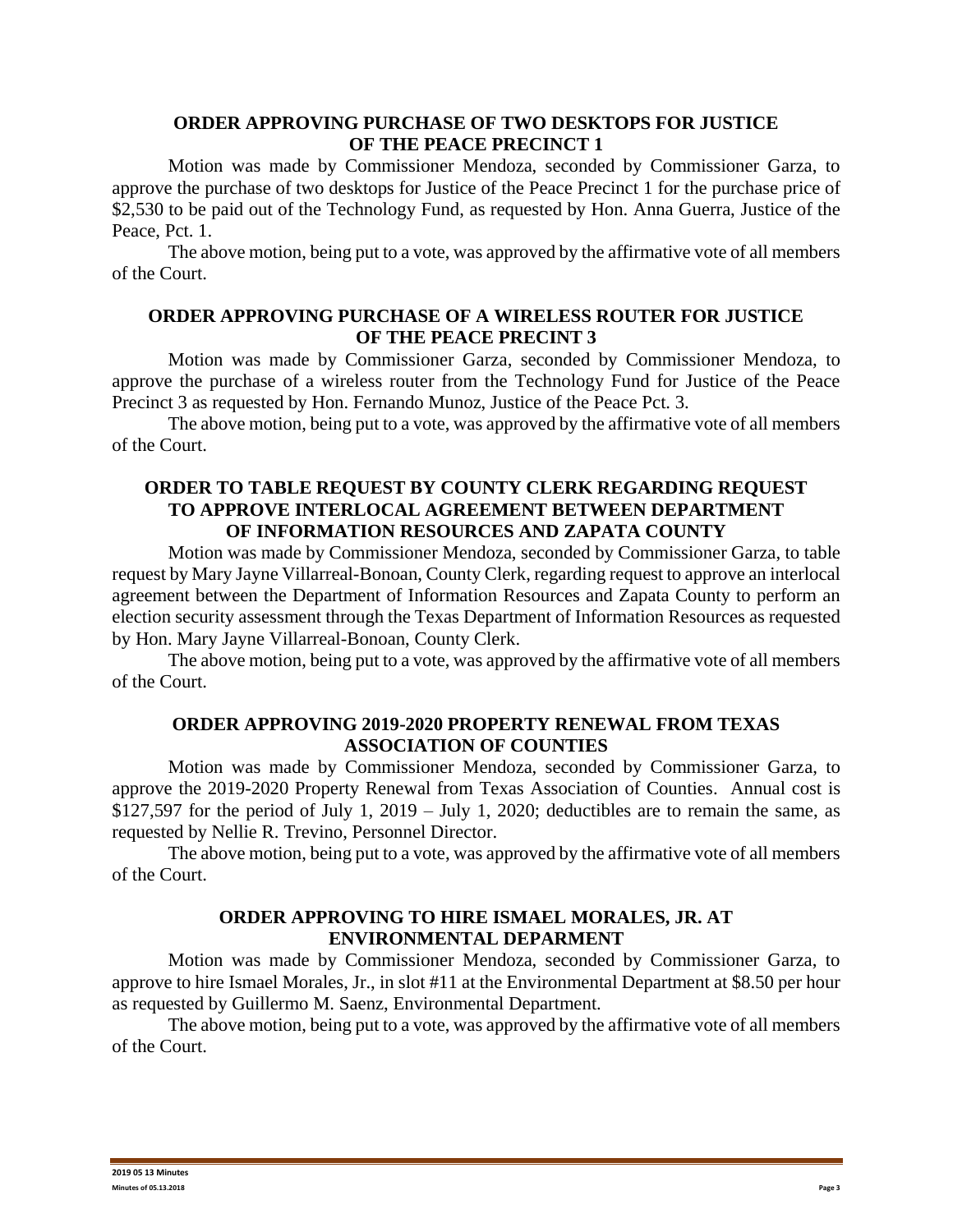# **ORDER APPROVING TEMPORARY HIRE OF RODOLFO GUERRA AND JOSE PEÑA, JR. TO BE ASSIGNED TO DISTRIBUTION DEPARTMENT**

Motion was made by Commissioner Garza, seconded by Commissioner Mendoza, to approve the temporary hire of Rodolfo Guerra and Jose Pena, Jr., to be assigned to the Distribution Department for a period of 3 months at an hourly rate of \$9.00 per hour to be paid out of line item 80-600-172, effective May 14, 2019, as requested by Carlos Trevino, Water Plant Manager.

The above motion, being put to a vote, was approved by the affirmative vote of all members of the Court.

## **ORDER APPROVING INVOICE AND REVIEW STATUS FOR ZAPATA WASTEWATER TREATMENT PLANT PROJECT**

Motion was made by Commissioner Mendoza, seconded by Commissioner Garza, to approve invoice in the amount of \$14,079.76 payable to Premier Engineering for Zapata Wastewater Treatment Plant as requested by Manuel Gonzalez, Premier Engineering. They are currently working on adding power to the clarifiers, and also removing debris and re-grouting. They are installing conduit for electrical. There is grating to be done to reduce the slope leading to the belt press; however, there is already conduit buried in said location.

The above motion, being put to a vote, was approved by the affirmative vote of all members of the Court.

# **ORDER APPROVING INSTALLATION OF STREET LIGHTS**

Motion was made by Commissioner Garza, seconded by Commissioner Mendoza, to approve installation of street lights at the following locations:

- a. 602 Elm Street (Zapata townsite, Block 31, Lots  $6 \& 7$ )
- b. 139 Veleño Road (Veleño, Lot 29 & 30)
- as requested by Hon. Paco Mendoza, Commissioner Pct. 1.

The above motion, being put to a vote, was approved by the affirmative vote of all members of the Court.

# **ORDER APPROVING LINE ITEM TRANSFERS**

Motion was made by Commissioner Garza, seconded by Commissioner Mendoza, to approve the following line item transfers to meet departmental needs:

|                | <b>Department</b>                      | <b>Line Item</b> | <b>Fund</b>         | <b>Amount</b> |
|----------------|----------------------------------------|------------------|---------------------|---------------|
| <b>From</b>    | Zapata Co. Justice of the Peace Pct. 1 | 10-455-427       | Workshop/Travel     | \$295.50      |
| T <sub>0</sub> | Zapata Co. Justice of the Peace Pct. 1 | 10-455-456       | Repairs/Maintenance | \$295.50      |
| <b>From</b>    | Zapata Co. Justice of the Peace Pct. 1 | $10-455-316$     | Dues Pct. 1         | \$90.00       |
| T <sub>0</sub> | Zapata Co. Justice of the Peace Pct. 1 | $10-455-310$     | Supplies Pct. 1     | \$90.00       |

as requested by Hon. Anna M. Guerra, Justice of the Peace Pct. 1.

The above motion, being put to a vote, was approved by the affirmative vote of all members of the Court.

Motion was made by Commissioner Garza, seconded by Commissioner Mendoza, to approve the following line item transfer to meet departmental needs:

|                | <b>Department</b>       | Line Item  | <b>Fund</b>                    | <b>Amount</b> |
|----------------|-------------------------|------------|--------------------------------|---------------|
| <b>From</b>    | Sheriff's Regional Jail | 10-567-429 | <b>Prisoner Transportation</b> | \$3,000.00    |
| T <sub>0</sub> | Sheriff's Regional Jail | 10-567-428 | Education                      | \$3,000.00    |
|                |                         |            |                                |               |

as requested by Sheriff Alonso M. Lopez, Sheriff's Department.

The above motion, being put to a vote, was approved by the affirmative vote of all members of the Court.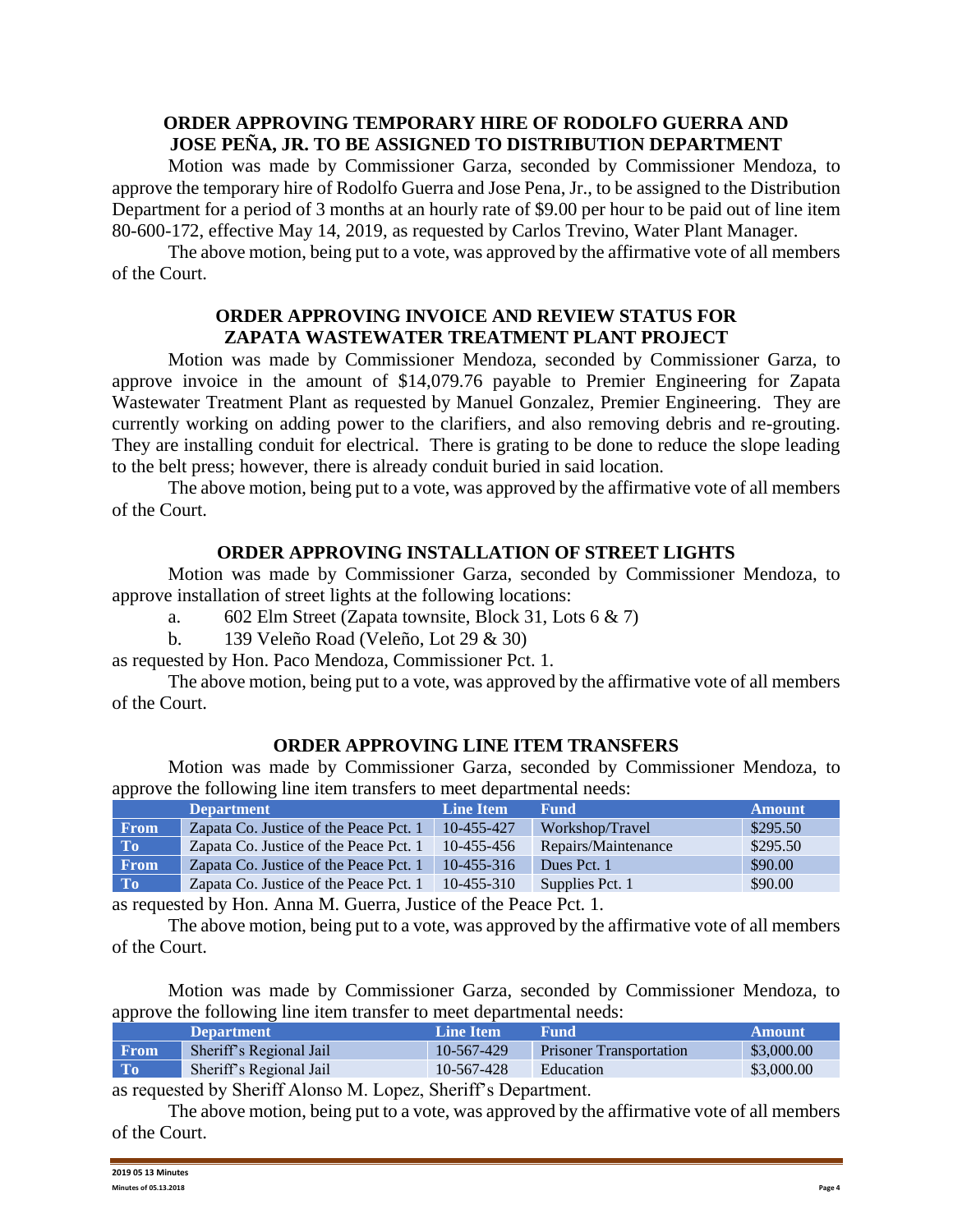#### **ORDER APPROVING RESOLUTION IN SUPPORT OF INSTALLATION OF "NO PARKING" SIGNS ALONG PORTION OF U.S. HWY 83 IN SAN YGNACIO, TEXAS**

Motion was made by Commissioner Garza, seconded by Commissioner Mendoza, to approve a resolution in support of the installation of "No Parking" signs along a portion of U.S. Hwy 83 in San Ygnacio, TX as requested by Hon. Olga M. Elizondo, Commissioner Pct. 2.

The above motion, being put to a vote, was approved by the affirmative vote of all members of the Court.

## **ORDER APPROVING RESOLUTION AUTHORIZING PUBLICATION OF NOTICE OF INTENTION TO ISSUE CERTIFICATES OF OBLIGATION**

Motion was made by Commissioner Mendoza, seconded by Commissioner Garza, to approve a resolution authorizing publication of Notice of Intention to issue Certificates of Obligation for \$2,000,000 for projects and equipment for 10 years at the same interest rate as requested by Triunfo Gonzalez, County Auditor.

The above motion, being put to a vote, was approved by the affirmative vote of all members of the Court.

# **ORDER APPROVING RESOLUTION FOR OPERATION STONE GARDEN GRANT FOR FY 2018**

Motion was made by Commissioner Garza, seconded by Commissioner Mendoza, to approve resolution from Zapata County Commissioners Court for (OPSG) Operation Stone Garden Grant for FY 2018 as requested by Joe Pena, Sheriff's Department.

The above motion, being put to a vote, was approved by the affirmative vote of all members of the Court.

# **ORDER APPROVING RESOLUTION FOR LOWER BORDER SECURITY PROGRAM GRANT FOR FY 2019**

Motion was made by Commissioner Garza, seconded by Commissioner Garza, to approve resolution from Zapata County Commissioners Court for (LBSP) Lower Border Security Program Grant for FY 2019 as requested by Joe Pena, Sheriff's Department.

The above motion, being put to a vote, was approved by the affirmative vote of all members of the Court.

#### **ADJOURN**

Motion to adjourn was made by Commissioner Garza, seconded by Commissioner Mendoza, and being put to a vote, was approved by the affirmative vote of all members of the Court.